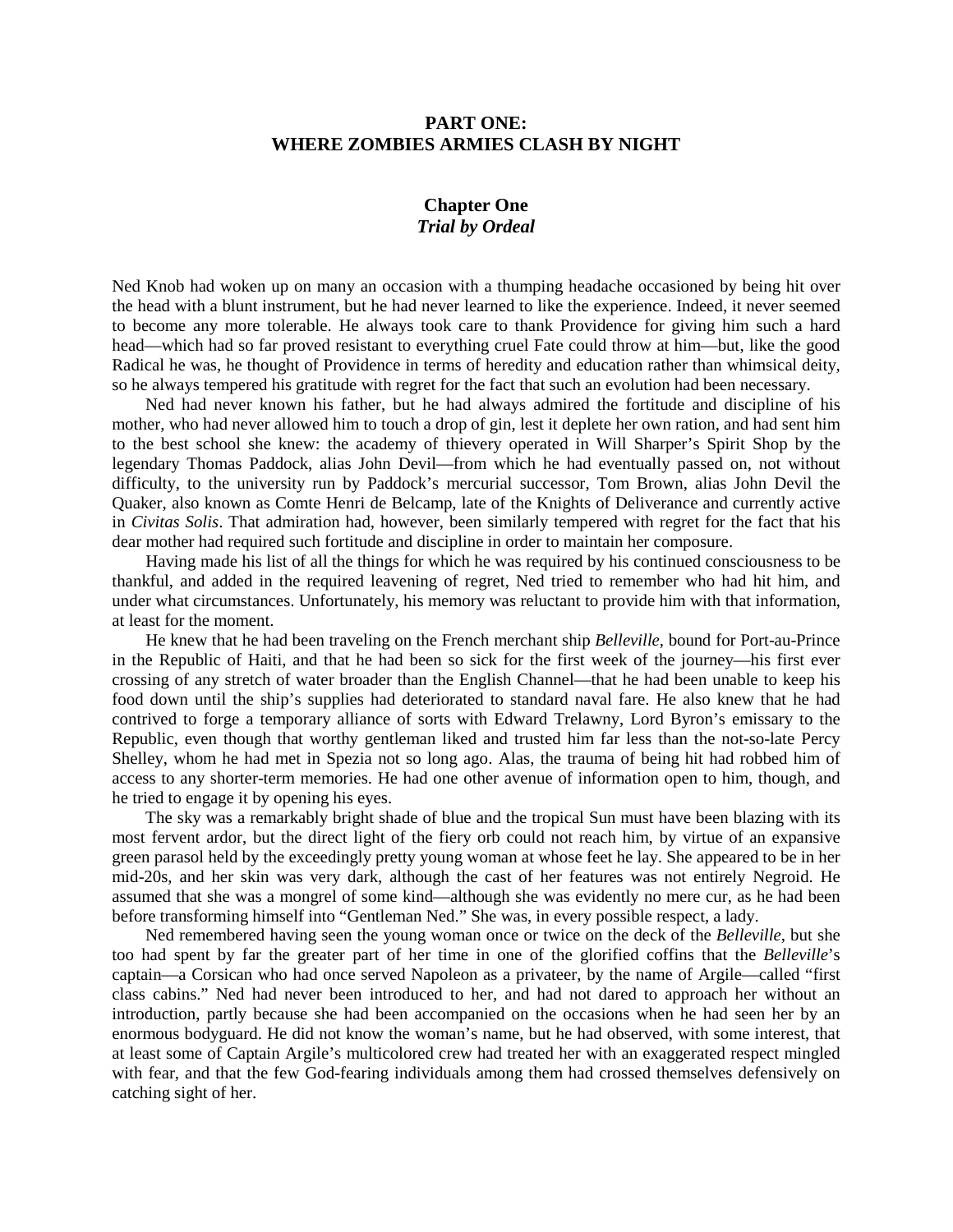The young woman was looking at him now, studying him carefully, but not contemptuously. Ned realized that he had not been laid at her feet in order to signify his relatively lowly status, but in order that his battered head might share the protection of the parasol. It was not until he sat up that he realized that the two of them were adrift in a small dinghy, which had a short mast but no sail, and rowlocks but no oars. The sea surrounding them was calm, and its deep blue would have seemed infinitely peaceful had it not been for the fins of two large sharks, which occasionally broke through the quiet waves as the predators circled the boat. Sharks had often followed the *Belleville*, from whose high deck they had seemed quite ineffectual, but at closer range their presence was considerably more disturbing.

Ned scanned the interior of the dinghy for a second time, making perfectly certain that it had nothing at all by the way of equipment or supplies, save for a small leather bottle that the unknown woman was cradling in her bosom, as if it were extremely precious. Ned deduced that the bottle contained water. He understood that, given the circumstances, his companion would be every bit as reluctant to share its contents with him as his mother would once have been to offer him a sip of gin—but when he raised his hand, tentatively, she handed it over without hesitation. She was obviously a very exceptional person. He responded to her generosity by sipping very carefully, taking the minimum that he needed.

He knew, as he did thus, that he was literally prolonging the torture to which they had been condemned. To be set adrift in a small boat in the Atlantic Ocean—for the Caribbean Sea, properly speaking, lay to the south of the line of islands that stretched from the Leewards through Puerto Rico and Hispaniola to Cuba—was, in essence, a form of execution, favored by mutineers, pirates and other agents of injustice who liked to pretend that they were better than mere murderers, or had some other reason for adopting a policy of cruel diplomacy. Notionally, castaways were delivered into the custody of God, who had the prerogative of treating them mercifully, should they be deemed deserving—except that God obviously had a blind spot when it came to victims of that sort, even when they were afforded the mocking grace of a bottle of water and a parasol. Despite the lesson preached by the heroic tale of Robinson Crusoe, Ned knew, even castaways fortunate enough to reach "desert islands" almost always perished, slain by thirst, heat and disease.

On the other hand, Ned reminded himself, determinedly, the real man on whose adventure Defoe had based his legend, Alexander Selkirk, really had survived for years on such an island, sustained by a population of goats and the company of his cats. "Pirates," he contrived to say, hoarsely, as memory began to filter back. "The *Belleville* was attacked by night—by pirates."

"It was," the mysterious woman confirmed.

"But the English and French navies suppressed piracy in these seas 100 years ago, and put an end to it forever," Ned remarked, nursing a sense of grievance that even the little history he knew should have misled him so treacherously.

"The English and French navies have been busy fighting one another for the greater part of the last thirty years," she told him. "When cats are away, it's not merely mice that come out to play—and piracy will endure forever, no matter what navies might claim." Her English seemed very fluent, although she spoke with a marked French accent. After a pause, she added: "These were privateers, though, rather than mere sea-wolves, for all that they're based in La Tortue. They were sent after the *Belleville* as mercenaries."

"By whom?" Ned asked, in bewilderment.

"Don't you know?" she countered. "You are, after all, a secret agent of His Britannic Majesty, King George."

Ned's hand moved reflexively toward the breast of his jacket. His second set of identification papers had not, of course, been carried in the inner pocket of the garment, but sewn into the lining, so subtly as to be hardly tangible—but someone had obviously found them. He only had to twitch the jacket to know that the lining had been slit and the papers removed. He looked into the woman's lovely dark eyes, suspiciously.

"It wasn't me," she said. "The pirates took care to search you. You were probably fortunate—had you not had the secret papers, they'd probably have cut your throat, and saved me from my obligation."

"What obligation?" he asked, still utterly bewildered.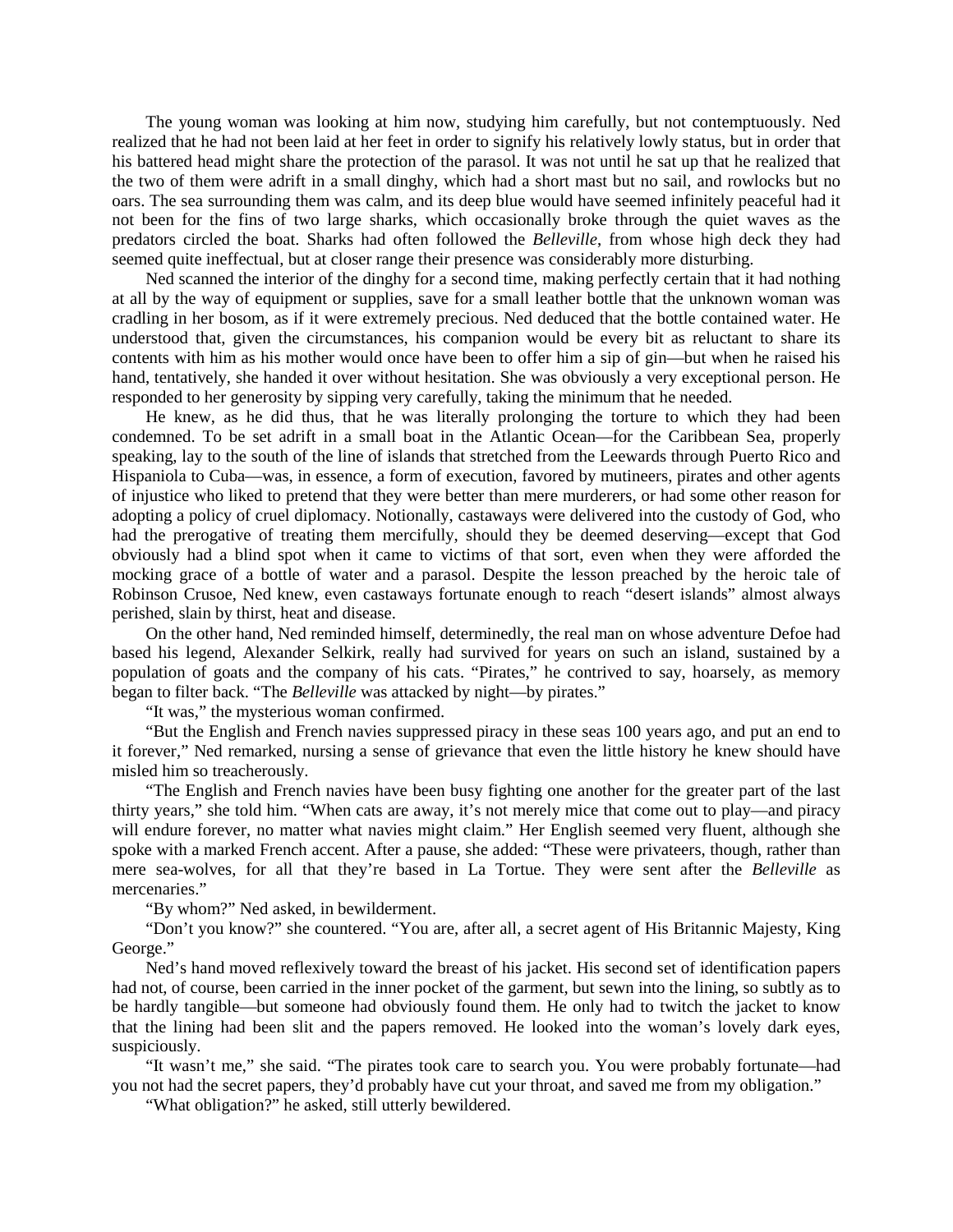She did not answer directly, but she did ask: "Why did you defend me, Monsieur Knob? Why did you prevent the *mestizo* assassins from carrying out their mission? Does the English King have some reason for wanting me alive?"

Fortunately, these questions acted as a trigger, releasing a trickle of memory.

Ned had been in his so-called cabin, asleep, when someone on deck had raised a belated alarm, informing him that the ship was under attack. He had slipped on his jacket and picked up the swordstick that he had bought from a shop in Jermyn Street before embarkation, in anticipation of the fact that he might need a disguised weapon in Port-au-Prince. He had gone out into the narrow corridor that connected the cabins, treading softly but ready for action.

There had been a lantern in the corridor—a further testimony to the cabins' supposed "first class" status—but its candle had burned low. Even so, he had been able to see two shadowy figures descending the staircase that led up to the deck, moving as stealthily as he was, clutching cutlasses. By the time he had drawn his blade from its wooden sheath, they had already passed the door of Trelawny's cabin, which was situated between his own and the stairway, and had seemed to be headed straight for him with murderous intent. He had, inevitably, backed away along the corridor while striking a defensive stance, glad that the corridor was so narrow that the attackers could only come at him one at a time.

Ned was no polished fencer, but Thomas Paddock's school had offered courses in dirty fighting that were the equal of any in the world. He remembered seeing the first of the cut-throats smile as the lanternlight had revealed his exceedingly small stature. He had been mistaken for a child or a dwarf before, but even when he really had been a child the appearance had been deceptive. The cutlass-bearer had moved forward recklessly, expecting an easy kill, and Ned had planted his own blade in the imbecile's heart with a riposte of which Henri de Belcamp himself would have been proud.

The second man, alas, had thus been forewarned of what he was facing, and had skipped over his fallen colleague's body with ominous agility. The corridor along which he was backing had a right-angled bend in it, and Ned had been driven into the corner, backed up against the door of one of the other cabins. There he had made his stand, against a slender, long-armed fellow who had a cudgel as well as a cutlass, and knew how to use both weapons. In defending himself against the blade, Ned had been forced to expose himself to the cudgel.

He could not remember exactly how the flurry of blows had come out, but he did remember the door of the cabin opening, allowing him a useful backward step at a critical moment. He *thought* that he might have contrived a lethal thrust of his own, at the very moment when the cudgel had come down on his well-seasoned head. What seemed more important for the moment, however, was what the pretty woman might have thought.

Apparently, finding him with his back to her door, fending off two assassins whom she believed rightly or wrongly—to have been commissioned to murder her, she had seen him as her defender, risking his own life for hers, rather than merely as a ruffian raised in Sharper's with no other thought in his head but to defend himself. More than that—for some unfathomable reason, she thought that he might actually have been commissioned by the English crown to protect her.

Ned prided himself on his adaptability to any and all circumstances, so what he actually replied was: "It was not for the King of England's sake that I defended you, Mademoiselle, but out of loyalty to a higher duty. I'm not a gentleman by birth, but I am one by vocation, and I could never allow a lady to be attacked without doing everything in my power to protect her."

The woman studied him even more intently for some ten or 12 seconds, with dark eyes that seemed suddenly to become supernaturally intense. Eventually, she said: "Do you really expect me to believe that a white man would feel any ready-made desire or compulsion to defend the honor or life of a *zambo* woman from other half-breeds?"

Ned had not even bothered to take note of whether or not the two men he had fought had been white, black or anything in between, and he had not the slightest idea what a "*zambo*" was. "I've lived most of my life within spitting distance of the London docks," he told her, accurately enough, in a metaphorical sense. "I've long grown used to the company of men and women of every color and creed—there's no color bar, and precious little discrimination, in Sharper's. I might have been temporarily reduced to taking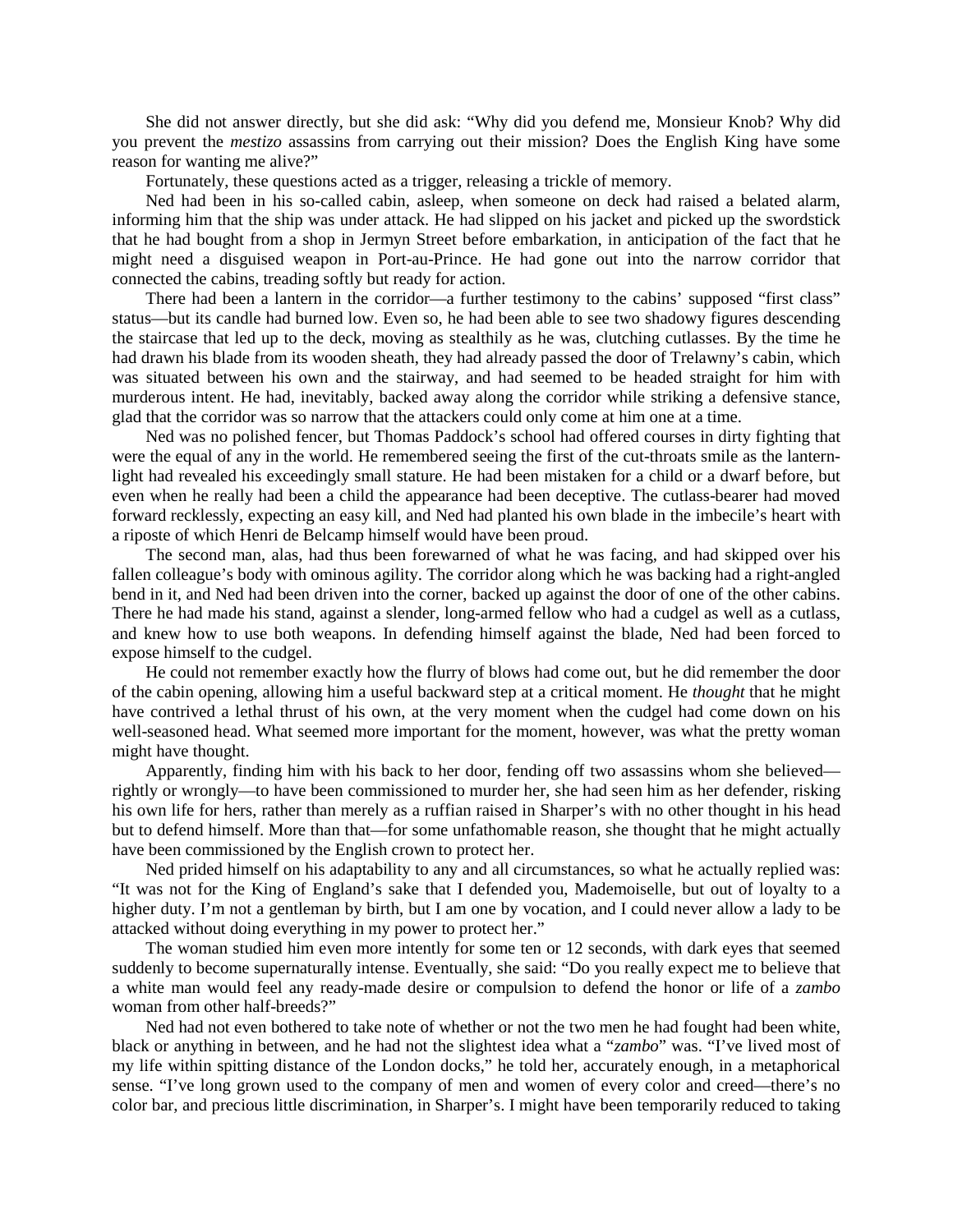the King's shilling in order to support myself, but in my heart I'm a Radical, a diehard follower of Tom Paine. So yes, Mademoiselle, I would feel exactly such a desire and exactly such a compulsion—but if it relieves your conscience, you need feel no obligation. As a matter of fact, I thought the blackguards were trying to murder me, and was defending myself. If I rendered you some service in the process, then I'm sincerely glad of it—but I'll admit that it was accidental, and that what I said just now was mere bravado."

The pretty woman nodded, as if satisfied that he was now being honest—as, indeed, he was. "Is that why Monsieur Trelawny told the mercenary captain that you were not to be trusted, and were probably a traitor to your own ostensible cause?" she asked.

"Did he?" Ned queried, genuinely astonished and offended. "I would not have thought him capable of that degree of treachery."

"He had his own life to save, and his intervention might well have done as much to save you from immediate execution as your apparent status as an agent of the crown. It was Trelawny who persuaded Amédée Desart that you and I ought to be set adrift, subjected to trial by ordeal, rather than summarily killed. I have a similarly ambiguous status myself—and a reputation that complicated my situation further."

It was Ned's turn to study her. "If you were captured by the pirates after I was knocked out," he said, "why did they not simply complete the mission in which the first two assassins had failed?"

"Wheels within wheels," she said. "There are mercenaries and mercenaries. The two men who came to kill me did not have the same paymasters as the master of the pirate vessel. Desart was after the precious fraction of the *Belleville*'s cargo; he probably didn't know that I was aboard. He probably has a dozen *mestizos* in his crew, but knows nothing about their feuds and cared even less—until their subsidiary enterprise posed a tacit challenge to his despotic authority."

"I didn't know that *Belleville* had a precious cargo," Ned observed, thoughtfully. "I thought the bulk of what she was carrying comprised agricultural machinery."

"That is the precious fraction to which I referred," the woman told him. "There are Frenchmen willing to supply Boyer with economic necessities, and there are Frenchmen who are desperate to bring his infant republic to its knees by any means humanly possible. Wheels within wheels, as I say."

Jean-Pierre Boyer, Ned knew, was the President of the recently reborn Republic of Haiti, first proclaimed by Toussaint L'Ouverture, then smashed—albeit briefly—by Charles Leclerc, on the orders of Napoleon Bonaparte. It had been reasserted in the wake of the Emperor's defeat at the hands of the English, much to the chagrin of the restored Bourbon monarchy. It was not difficult to understand, in those tangled circumstances, how the presence on the *Belleville* of an English secret agent bound for Portau-Prince might have seemed significant in all sort of strange ways.

"Might I ask what your own ambiguous status is, Mademoiselle?" Ned asked, politely.

"Do you really not know my name?" she countered. "You're a poor spy, if so—and you must really have been seasick when you hid away in your cabin for the first week of the voyage."

"I'm not so poor a spy as all that," he told her, "but your presence on the ship was of no relevance to my mission, and I really was horribly seasick. My being raised so close to the docks was no guarantee of immunity to the typical agues of seamen, unfortunately. Might you not trust me a little, given that we're in the same tumbrel, headed for the same cruel guillotine? Is there really any point in your keeping secrets, even if I am an agent of the English secret police?"

"We're not going to die, Monsieur Knob," she said—although he could not for the life of him see any such hope as he scanned the circular horizon, where the lighter blue of the sky met the darker blue of the sea with an ominous uniformity. "And you're right—even if I did not owe you an obligation for saving my life, there would be no point is concealing my identity at the stage in the game. My status is ambiguous because I'm an American citizen, born in New Orleans, although my loyalty is to my parents' people. I'm a *zambo*—a *maroon*, if you prefer, although that's a far more general term. The men who came to kill me were *mestizos*—sworn enemies of the *zambos* on hereditary and historical grounds—who would have considered my murder a triumph for their cause. I have no papers linking me to the American government, alas, but I do have a reputation as a practitioner of *vaudou*. My name is Marie Laveau."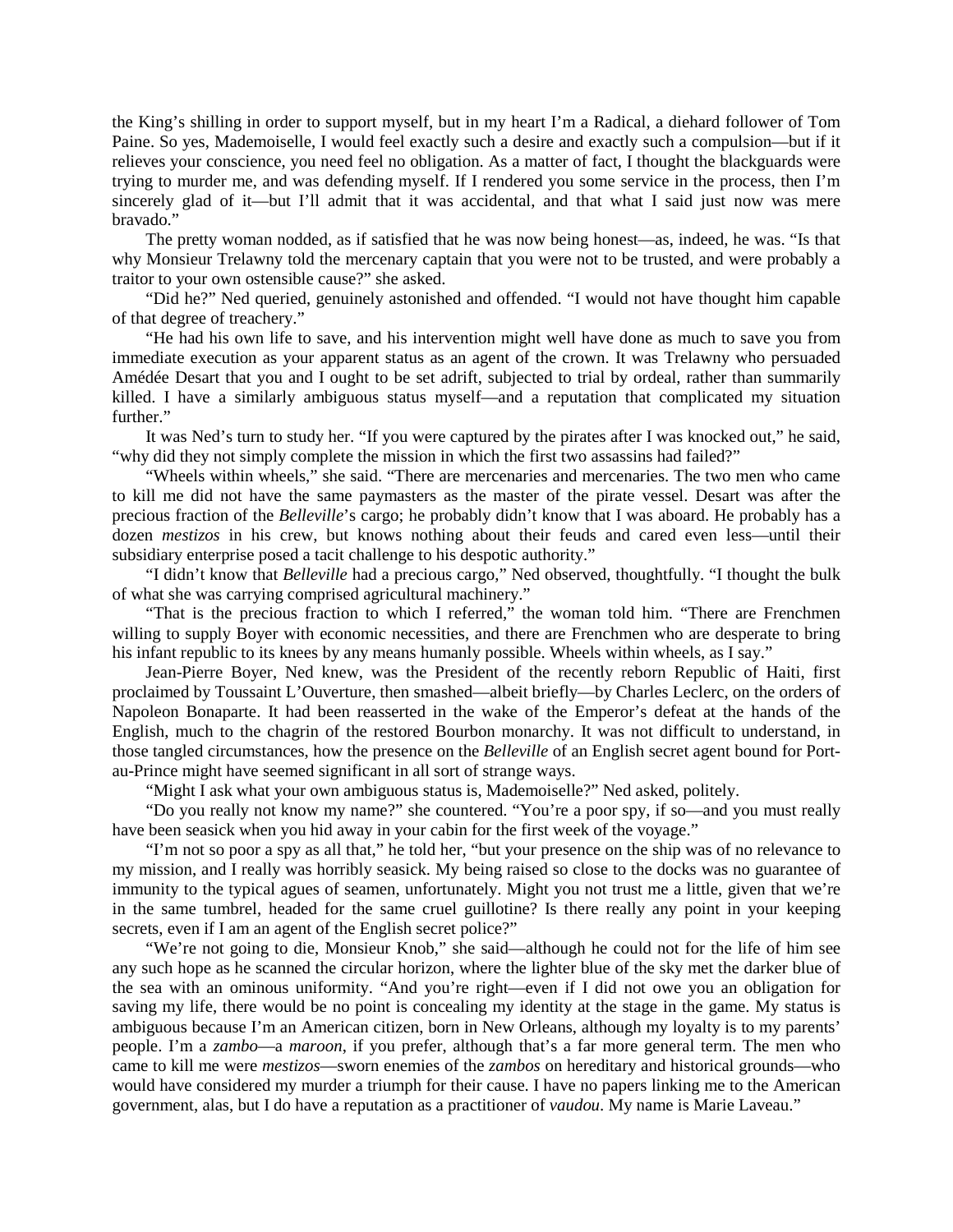Ned's first thought, absurdly, was that the surname should surely have been Leveau, as *veau* was a masculine noun—but this was the Caribbean, where grammatical niceties probably did not apply. He did, however, know what a *maroon* was: the result of interbreeding between runaway slaves and the native islanders whom Europeans persisted in calling "Indians." He had also heard the term *vaudou* before, in sinister and superstitious contexts.

"Are you saying that you're some kind of witch?" he asked. "Is that why we aren't going to die."

"Put crudely," she said, "yes. Whites and mulattos consider *vaudou* to be a kind of witchcraft, or black magic, while blacks consider it a kind of hybrid religion. There are many varieties of it, even in Haiti, and in New Orleans the situation is even more confused, because of its confusion with Cuban Santeria. As to what it really is…well, some of its hybrid forms incorporate the traditions of the Tairo, reputedly handed down from Queen Anacaona herself, of whom I'm said to be a descendant, and a reincarnation. There's no proof of that, by European or American standards—the Tairo's genealogical records were purely oral, and now that the tribe is extinct, save for its *zambo* and *mestizo* relics…well, a great deal has to be taken on trust, even if one holds the secrets."

"I'm sorry," Ned said, "but I don't understand many of the terms you're citing. Who are—or were the Tairo?"

"The original inhabitants of the island that Columbus called Hispaniola—the island he mistook for the Garden of Eden, although that didn't stop him making war on the island's Queen, Anacaona. Her forces initially defeated his, despite Spanish steel and firepower, but he had secret weapons of whose power even he was ignorant: measles and smallpox. What military power failed to do, disease achieved. Anacaona's depleted forces were eventually defeated, and she was executed. The Spaniards were obsessed with gold, stealing all they could find and opening mines of their own; they had no interest in the Tairo's knowledge and arts apart from that. What they did discover of the Tairo's beliefs and practices, their priests condemned as devilry, which they considered it their holy duty to obliterate.

"When the Tairo retreated to the hills and forests, the Spaniards followed their usual policy of importing African slaves to labor in their mines and their plantations. As usual, many ran away and found refuge with the Tairo, with whom they interbred to produce the *zambo*—the *maroons* of Hispaniola. In the meantime, the Spaniards interbred too, with both the Tairo, producing *mestizos*, and the blacks, producing mulattos. Although they were second-class citizens, despised by the whites, the *mestizos* and the mulattos remained agents of the colonial force, electing in their turn to despise the *zambo*, and developing a fierce hatred for them, and for the remnants of Tairo wisdom that the *zambo* preserved within their own version of *vaudou*.

"*Vaudou* was, of course, primarily a black institution, but it mutated in various ways among such marginal populations as the *zambo* and the mulattos, accommodating itself to circumstance. My *vaudou* is not the same as black or mulatto *vaudou*, and is opposed by them as fiercely as heresies invisible to external eyes have been opposed within Christendom. As Spanish authority was succeeded by French authority in the western half of the island, which became Saint-Domingue, the situation was complicated further, but the underlying factors remained the same. The American Revolution and the French Revolution were followed by a Haitian Revolution—but neither the American nor the French revolutionaries were sympathetic to the Haitian one…and you must surely know the rest, Monsieur Knob, if you are any sort of agent at all."

"I'm a spy, not a diplomat," Ned reminded her, wryly. "But yes, I'm vaguely familiar with recent political developments, and the re-establishment of Boyer's republic. I know that Saint-Domingue was the richest of all France's colonies, supplying enormous quantities of sugar, tobacco and other produce, and that the restored monarchy would be very glad indeed to re-establish control of it, formally or informally. England and America, for their own reasons, would prefer that no such control was reexerted, although neither nation would go so far as to attempt an actual conquest of all or part of the island. All in all, it's what we in England call a *can of worms*."

"It's more like a bucketful of snakes," she told him. "Mercifully, you killed the *mestizos*' agents, and Desart was more inclined to put my powers to a trial by ordeal than simply slit my throat. He threw you in, I suppose, merely to add a little spice to the situation."